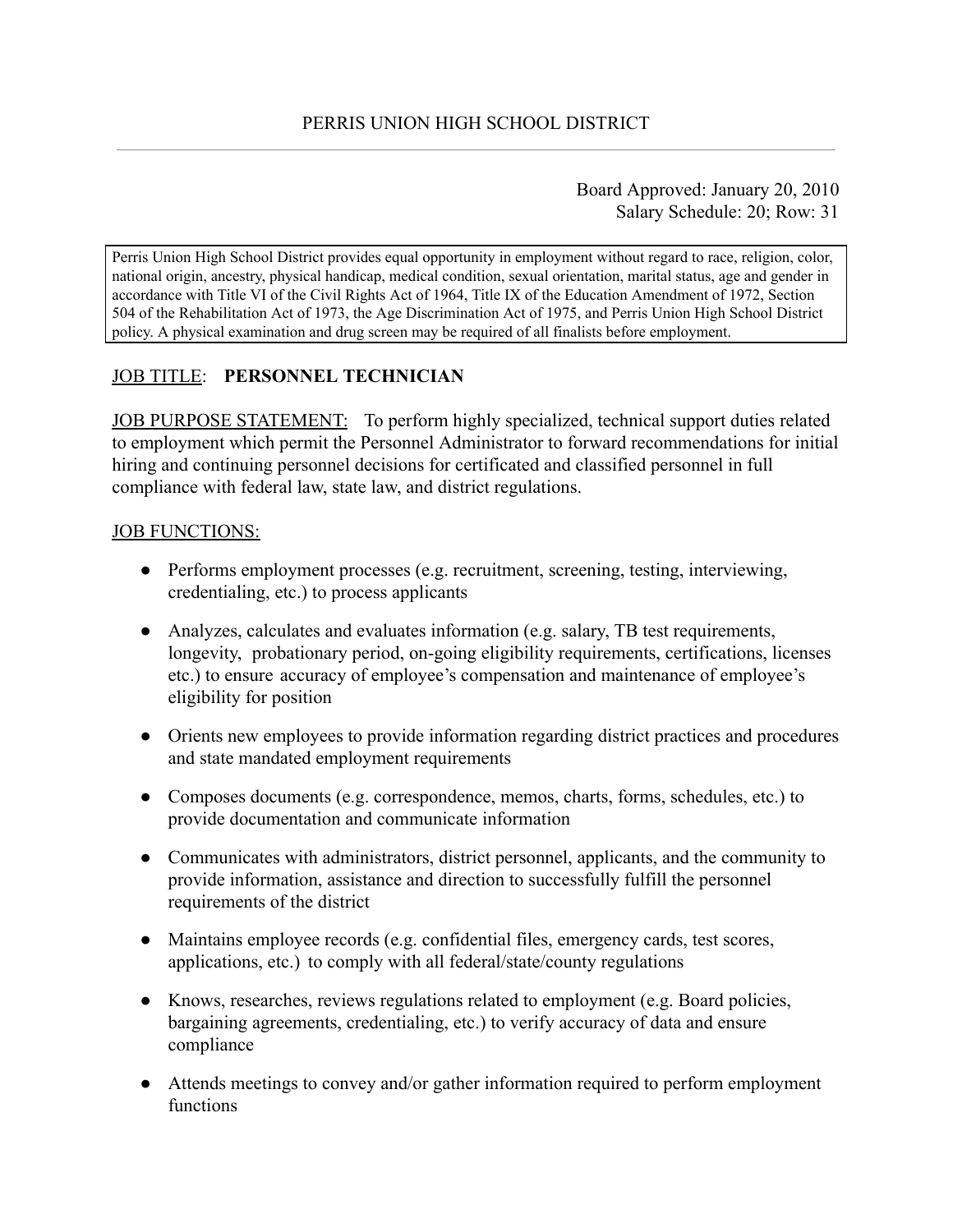## JOB TITLE: **PERSONNEL TECHNICIAN** Page 2

#### JOB FUNCTIONS – continued

- Provides guidance and direction to clerical support staff as assigned, participating in the selection of new staff to ensure that requests and practices conform to district policies
- Evaluates situations involving staff, the public and confidential and sensitive events to take appropriate action and/or direct to appropriate personnel
- Understands district/departmental functions and procedures
- Operates standard office equipment including use of computer applications
- Uses English in both written and verbal form; correct spelling, grammar, and punctuation
- Performs arithmetic calculations
- Demonstrates organizational skills
- Functions well in a busy office environment
- Works independently with speed and accuracy
- Establishes and maintains an effective working relationship with staff, students, parents, and community members
- Performs other related duties as assigned or needed

#### PHYSICAL ABILITIES:

- Physical ability to read handwritten or typed documents, and the display screen of various office equipment and machines
- Able to conduct verbal conversation, write, and read in English
- Able to hear normal range verbal conversation (approximately 60 decibels)
- Able to sit (for sustained periods of time), stand, stoop, kneel, bend, lift (25 pounds), carry (25 pounds), and walk
- Able to climb slopes, stairs, steps, ramps and ladders
- Able to exhibit a full range of motion for shoulder, elbow, back, hip, and knee
- Able to operate office machines and equipment in a safe and effective manner
- Able to demonstrate manual dexterity necessary to operate calculator, computer keyboard, typewriter at the required speed and accuracy